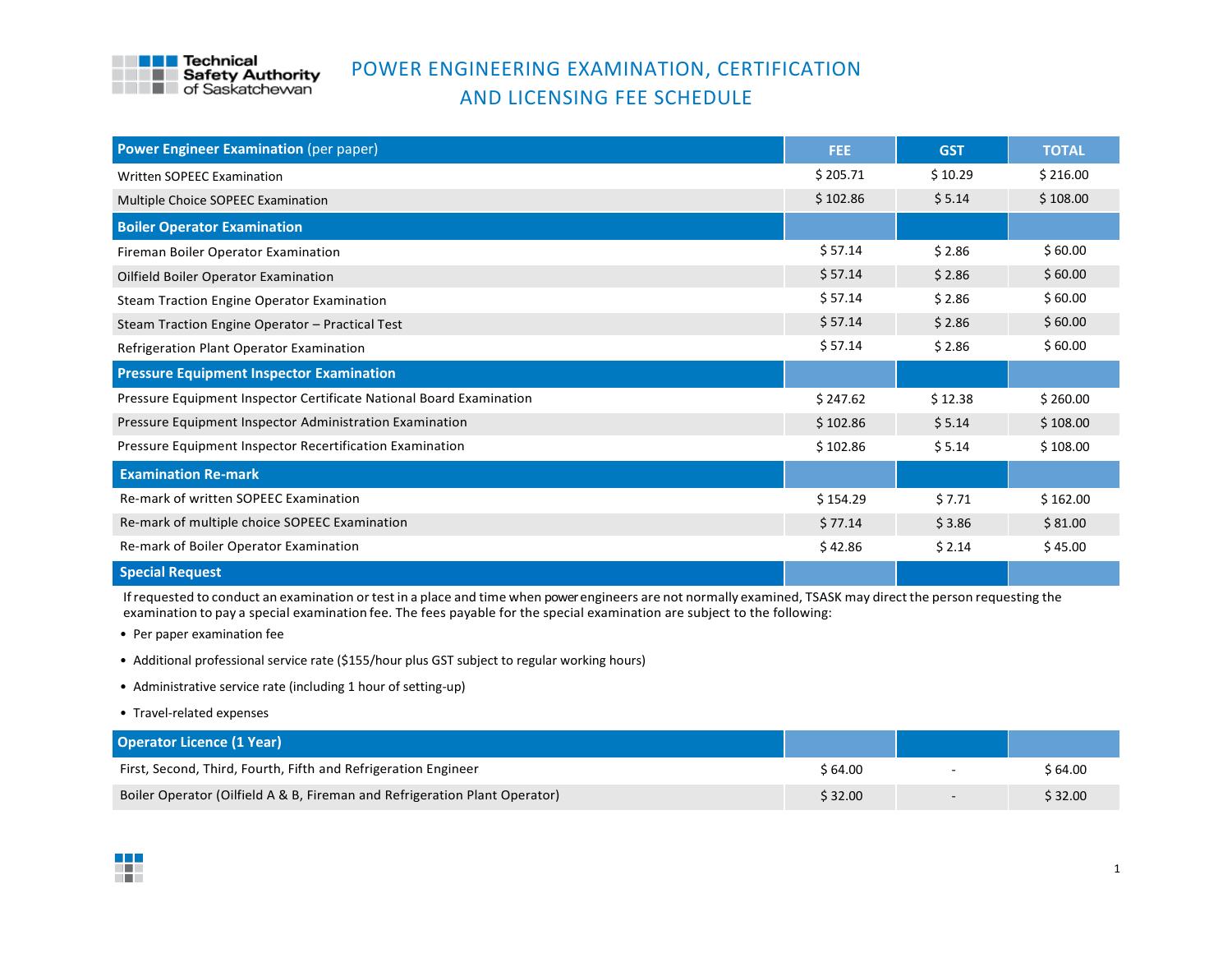

## POWER ENGINEERING EXAMINATION, CERTIFICATION AND LICENSING FEE SCHEDULE

| <b>Operator Licence (2 Year)</b>                                                                   | FEE:         | <b>GST</b>               | <b>TOTAL</b> |
|----------------------------------------------------------------------------------------------------|--------------|--------------------------|--------------|
| <b>Steam Traction Engine Operator</b>                                                              | \$46.00      |                          | \$46.00      |
| <b>Operator Licence (5 Year)</b>                                                                   |              |                          |              |
| First, Second, Third, Fourth, Fifth and Refrigeration Engineer                                     | \$229.00     |                          | \$229.00     |
| Boiler Operator (Oilfield A & B, Fireman and Refrigeration Plant Operator)                         | \$115.00     |                          | \$115.00     |
| <b>Pressure Equipment Inspector</b>                                                                |              |                          |              |
| Pressure Equipment Inspector Class 1, 2 or 3 - 5 year licence to operate                           | \$229.00     |                          | \$229.00     |
| Pressure Equipment Inspector Certification (Class 1 or 2)                                          | \$108.00     |                          | \$108.00     |
| Permit to Operate in Urgent Cases (Temporary Reclassification of Licensed Operator)                |              |                          |              |
| Holiday Coverage - holiday coverage LESS than 8 calendar days                                      | Not Required | Not Required             | Not Required |
| Initial 30 day - 1 month initial permit                                                            | \$145.00     |                          | \$145.00     |
| Initial 90 day $-$ 3 month initial permit                                                          | \$401.00     |                          | \$401.00     |
| Renewal of Initial 90 day - first 3 month renewal                                                  | \$401.00     |                          | \$401.00     |
| Renewal over 180 days with action plan accepted by the Chief Inspector                             | \$1,298.00   |                          | \$1,298.00   |
| Renewal over 180 days with NO action plan                                                          | \$3,244.00   |                          | \$3,244.00   |
| Out of Province transfers to Saskatchewan                                                          |              |                          |              |
| Power Engineering Licence & Certificate ( $1^{st}$ & $2^{nd}$ Class) – 1 year                      | \$280.00     |                          | \$280.00     |
| Power Engineering Licence & Certificate ( $1^{st}$ & $2^{nd}$ Class) – 5 year                      | \$445.00     |                          | \$445.00     |
| Power Engineering Licence & Certificate ( $3rd$ , $4th$ , or $5th$ Class) – 1 year                 | \$172.00     | ÷,                       | \$172.00     |
| Power Engineering Licence & Certificate (3rd, 4 <sup>th</sup> , or 5 <sup>th</sup> Class) - 5 year | \$337.00     | $\overline{\phantom{a}}$ | \$337.00     |
| Oilfield Boiler Operator Licence - 1 year                                                          | \$32.00      |                          | \$32.00      |
| Oilfield Boiler Operator Licence - 5 year                                                          | \$115.00     |                          | \$115.00     |
| Transfer of out of province exam marks                                                             | \$126.00     |                          | \$126.00     |
| <b>Administrative Services</b>                                                                     |              |                          |              |
| Hourly Administrative Rate                                                                         | \$63.00      | \$3.15                   | \$66.15      |
| Duplicate licence or certificate                                                                   | \$21.00      |                          | \$21.00      |
| Application for appeals against the inspector                                                      | \$200.00     |                          | \$200.00     |